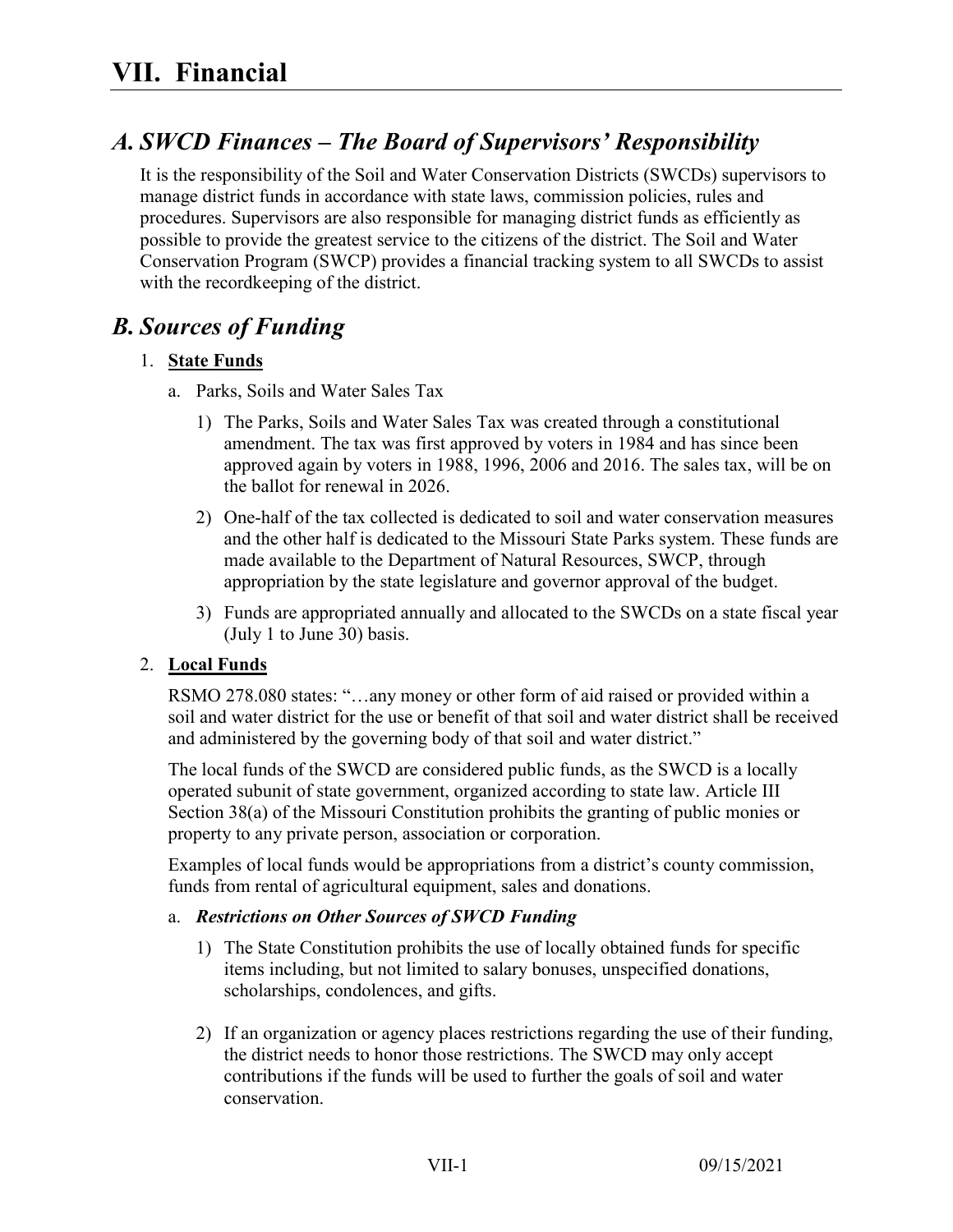#### b. *Sale of Conservation Related Items*

- 1) If SWCDs raise funds through the sale of conservation-related services or items, the SWCD must refrain from competing with local vendors offering similar services.
- 2) As written in RSMO 278.135, "Any soil and water conservation district engaged in the marketing or buying and selling of farm products used directly or indirectly in soil conservation shall be required to obtain approval from the state soil and water districts commission to continue such activity if the commission receives written complaints from three or more business entities. Upon request from any person, all soil and water conservation districts shall provide information on the complaint procedure provided in this section, including information on how to contact the state soil and water districts commission."
- 3) SWCDs must not encourage or coerce landowners in purchase of products or services from a preferred vendor and must not participate in any arrangement that results in the district receiving a commission (kickback).

### c. *Equipment Rental*

1) Equipment may be owned by a SWCD and rented to individuals. The district is discouraged from making a profit in this endeavor. The SWCD must refrain from competing with local vendors offering similar services.

## d. *Inappropriate Income Sources*

- 1) Fees for technical assistance.
- 2) Collection of cost-share deposits.
- 3) Fees for advertisements on information and education generated publications (newsletters, websites, etc.).

## *C. District Assistance Grants*

## 1. **Intention of State Grant Funds**

- a. The overall intention of the district assistance grant funds is to assist SWCDs in the conservation and protection of the state's soil and water resources. All expenditures, whether directly or indirectly, must be related to soil and water conservation efforts.
- b. All expenses will be considered ineligible from state grants that do not have a direct correlation or content related to protecting the productive power of Missouri's agricultural land through saving soil or protecting the water resources of the state. The SWCP reviews grant expenditures to determine eligibility within grant guidelines. If an expense is deemed ineligible, the SWCD will be notified and requested to transfer the expense to local funds or transfer the expense to the appropriate fund.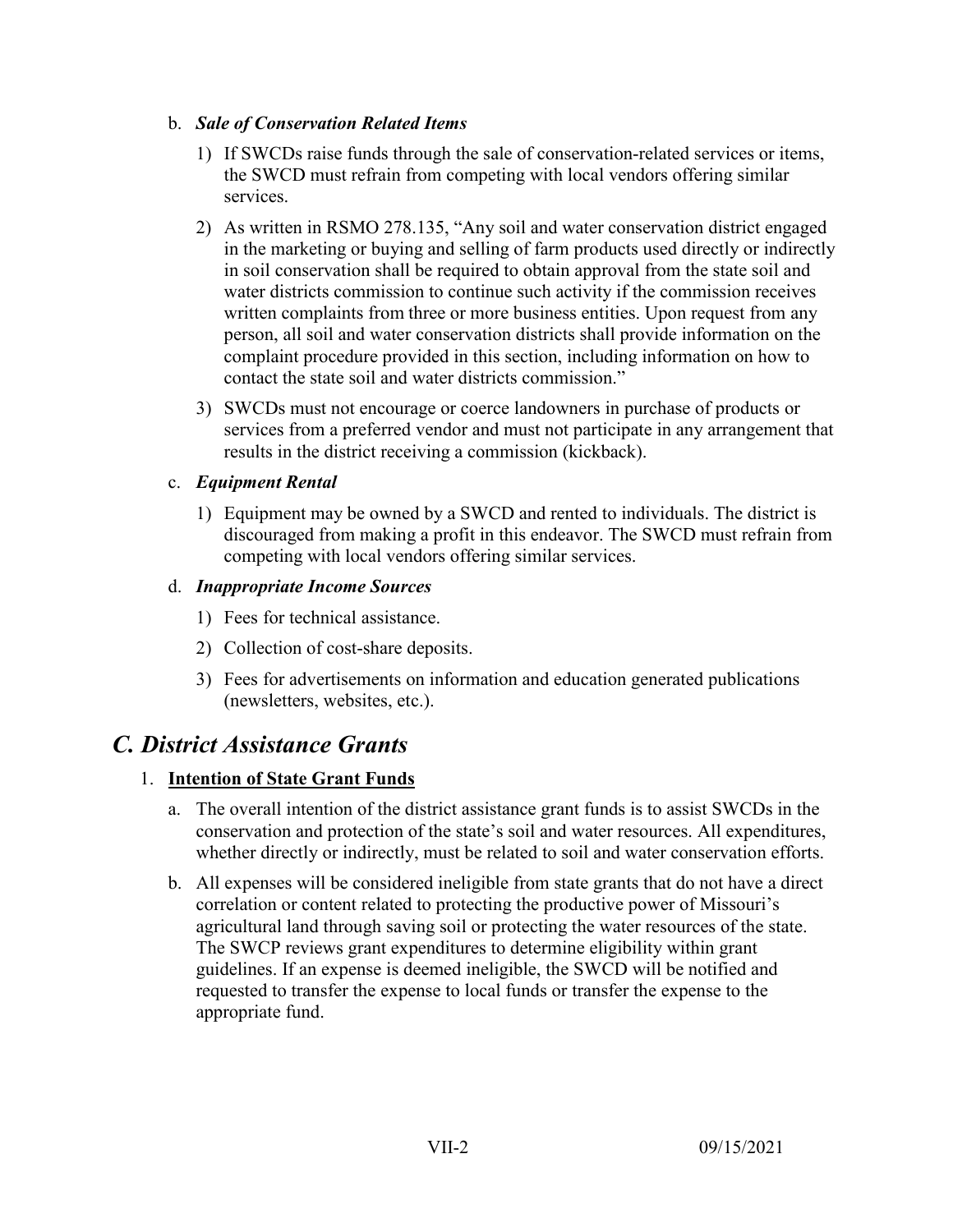### 2. **Policies Governing Use of State Grant Funds**

#### a. *Personnel Policy Documentation*

Employees paid by state grant funds must have a written personnel policy, maintained on file at the SWCD office, stating conditions of employment and a job description applicable to the position(s) being funded.

#### b. *Documentation of Financial Activity*

The board of supervisors must review and approve all expenditures and income. SWCD must document income and expenses in the financial tracking system provided by the SWCP.

#### c. *Fiscal Year*

All SWCD expenditures claimed from state grant funds must be paid in the fiscal year in which the expenditures were incurred.

### d. *Out-of-State Travel*

Out-of-state travel expenses for training incurred by SWCD supervisors and employees are eligible expenditures from state grant funds if specific grant eligibility requirements and the following conditions are met:

- 1) The SWCD must contact the SWCP to determine and/or confirm that similar training or activity is not available within Missouri. If similar events are available within the state, the SWCD will not be authorized to use state funds to attend the out-of-state event.
- 2) Supervisors must officially approve, and record within the minutes, out-of-state expenses for supervisors and/or employees ensuring the training/activity aids in the performance of their duties or for the purpose of increasing the effectiveness of the SWCD's operation.

### e. *Disposition of Tangible Equipment*

Disposition of tangible equipment (equipment with a value of \$1,000 or more), which was purchased with state grants, has a current resale value greater than \$400, and is less than five years old must be in accordance with the procedures outlined below. (The SWCP retains the right to make a visual inspection of any tangible equipment purchased with state funds):

- 1) The SWCD must notify the SWCP in writing of the intent to dispose of the equipment;
- 2) Upon sale of the equipment, the district must return an amount equal to the state's share in the original purchase or apply the state's share to the purchase of a similar piece of equipment.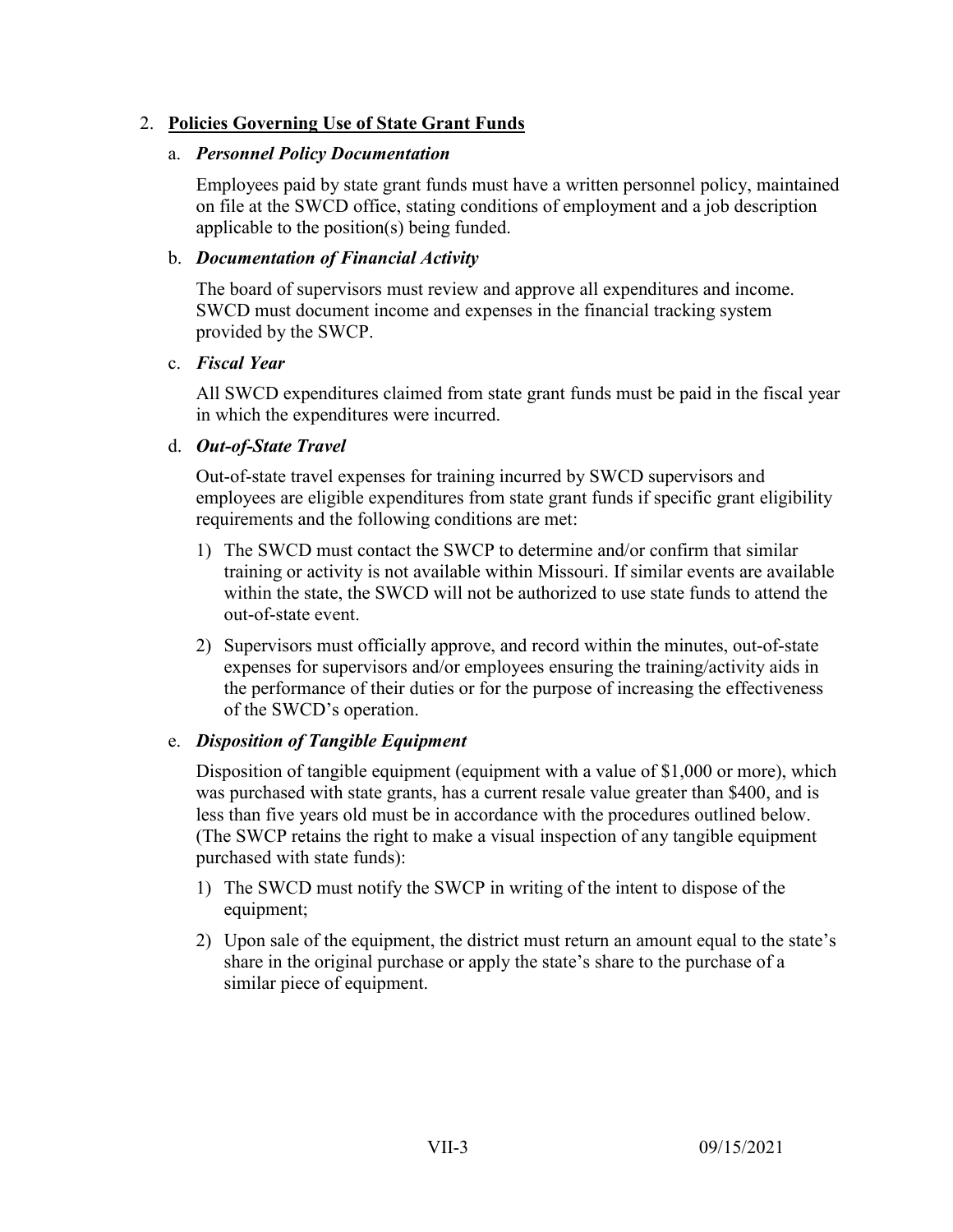### f*. Appropriate Use of State Funds*

All expenses from state grants must be in support of the Soil and Water Districts Commission's programs. All expenses will be considered ineligible from state grants that do not have a direct correlation/content related to protecting the productive power of Missouri's agricultural land through saving soil or protecting the water resources of the state. All information and eligible expenses listed below are subject to change based on available funds.

1) Personnel Grant (fund 02)

Stipend is available for gross salary only for positions listed on the district's allocation sheet.

Funding for SWCD personnel is based on the SWCD Progression Line. Information on the Progression Line is located in the Personnel section of the District Operations Manual.

Funding may be provided for the position of intern that meets the following requirements: applicants must be a higher education (college, university, technical school, etc.) student within any degree major. The intern cannot be a high school senior transitioning into higher education or a student that has completed their college degree. Funding will only be made available to districts that hire someone in this capacity; funding is eligible for up to 500 hours annually at a rate of \$10.00 per hour.

2) Indirect Grant (fund 03)

State grants eligible expenses include:

Employer's Portion of Social Security (6.20% of state funded gross salary)

Employer's Portion of Medicare (1.45% of state funded gross salary)

Health Insurance Premium for employees funded by state funds for  $\frac{3}{4}$  time (1,560 hours) or greater

Retirement Investment (7% of state-funded gross salary) for employees funded by state funds for ¾ time (1,560 hours) or greater. If the SWCD participates in the Local Government Employee Retirement System (LAGERS) the retirement rate will be determined by LAGERS.

3) Administrative Grant (fund 04)

State grants eligible expenses include:

Accounting Management – SWCDs are encouraged to outsource their payroll and bank reconciliations process. Payment to a professional accounting or payroll service (must be bonded or insured) to complete bank reconciliation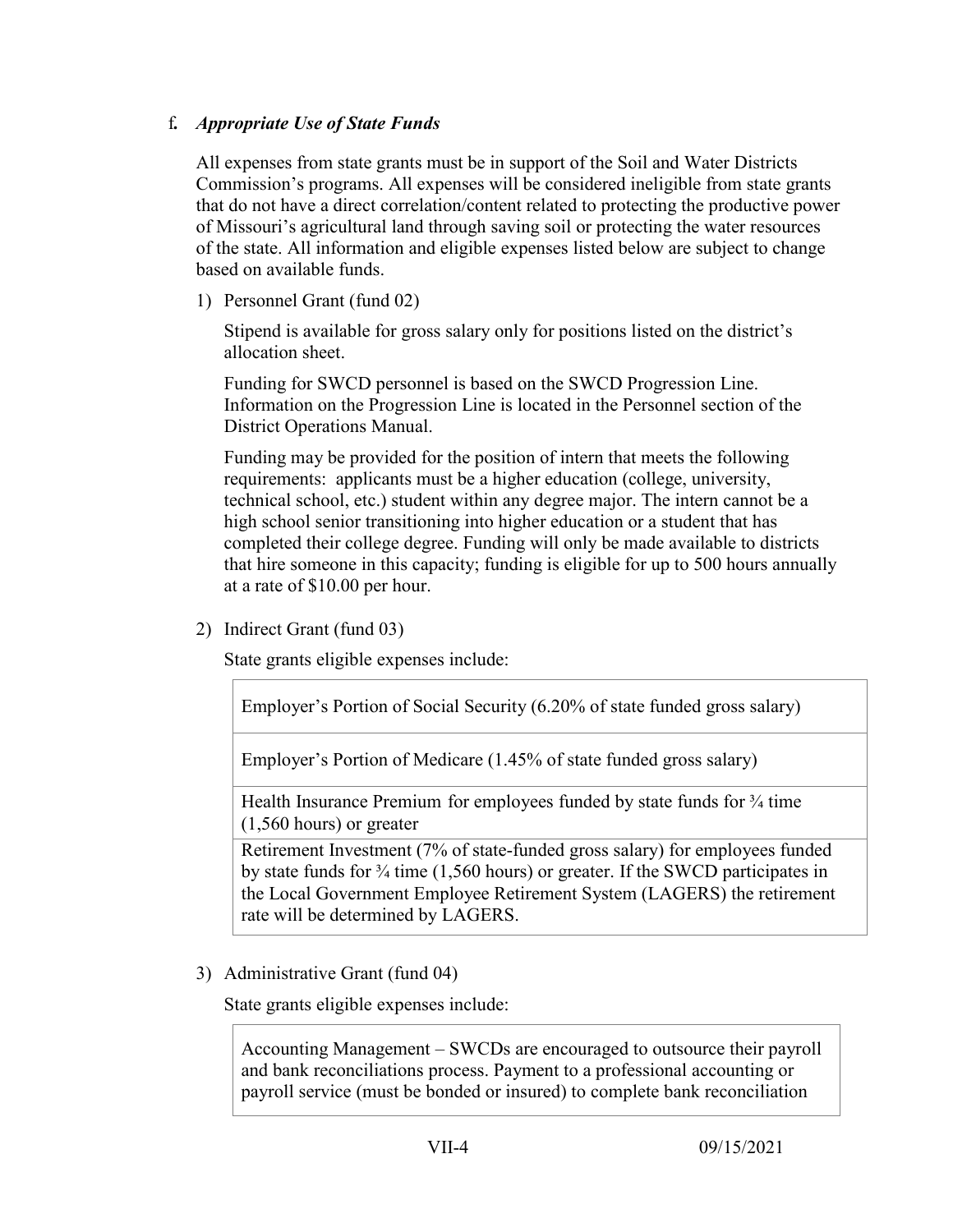and/or payroll functions. (SWCDs that elect to outsource their payroll services will receive an additional \$1,000 annually)

Background Checks

Bank Service Charges (such as expenses for checks)

Board Meeting Expenses

District Cell Phone

Employee Travel and Training (lodging<sup>1</sup>, mileage<sup>2</sup>, conference registration, meals $3$ , etc.)

SWCD Board Election

Information/Education Activities (expenses to organize or in support of such events)

Legal Fees

Unemployment

Liability Insurance (errors, omission and general liability)

LincPass Certification

Office Equipment

Office Furniture

Office Supplies

Organizational Dues (MASWCD, RC&D and NACD)

Professional Dues

Supervisor Travel and Training (lodging<sup>1</sup>, mileage<sup>2</sup>, conference registration, meals $3$ , etc.)

Technical Equipment

Expenses associated with state provided vehicles including fuel, maintenance cost, insurance, and approved accessories

Workers Compensation

Stand-Alone Districts - expenses related to districts who are not co-located in federal facilities (stand-alone districts include Camden, Carter, Dent, Iron, Madison, Maries, Ozark, Pulaski, Reynolds, Stone, Taney and Washington) (\$10,000 annually):

- Rent
- Janitorial services or supplies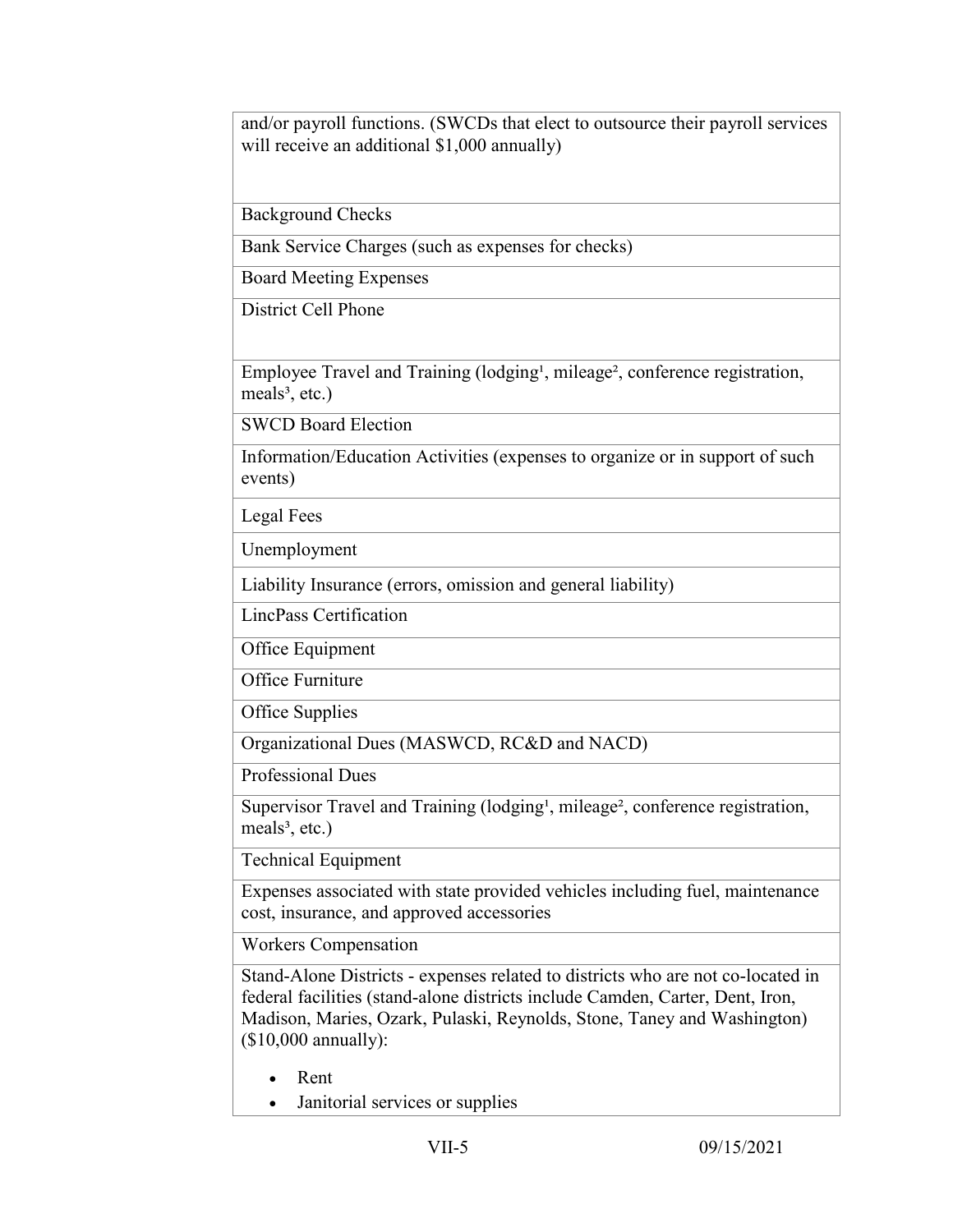- Facility phone services
	- Utilities (electric, heating, air, water, trash, etc.)
- Building Maintenance not otherwise covered by a rental agreement
- <sup>1</sup> Utilization of state funds for lodging expenses will only be allowed up to the federal per diem rates set for Missouri [\(www.gsa.gov/portal/category/21287\)](http://www.gsa.gov/portal/category/21287).
- ² Mileage reimbursements will not exceed the established state per diem rates [\(https://oa.mo.gov/accounting/state-employees/travel-portal-information/mileage\)](https://oa.mo.gov/accounting/state-employees/travel-portal-information/mileage).
- <sup>3</sup> Meal expenses (exception in attending conference with provided meals) cannot exceed the established state per diem rates [\(https://oa.mo.gov/accounting/state](https://oa.mo.gov/accounting/state-employees/travel-portal-information/state-meals-diem)[employees/travel-portal-information/state-meals-diem\)](https://oa.mo.gov/accounting/state-employees/travel-portal-information/state-meals-diem). To qualify for meal reimbursement, individuals must be in travel status for greater than twelve (12) hours or have overnight lodging.

#### g*. Unauthorized Use of State Grants*

The soil and water supervisors of any soil and water district shall not incur indebtedness beyond available funds pursuant to 278.130 RSMo.

State grants ineligible expenses include:

| Bank Charges (overdraft, etc)                                             |
|---------------------------------------------------------------------------|
| Credit Card Expenses (interest, late fees, etc)                           |
| Clothing                                                                  |
| Computer Hardware (computers, printers, etc.)                             |
| Computer Software not authorized by ITSD                                  |
| District-Owned Vehicles (purchase, maintenance, operation or insurance)   |
| District Rental Equipment (purchase, maintenance, operation or insurance) |
| Donations                                                                 |
| Door Prizes                                                               |
| <b>Employee Bonuses</b>                                                   |
| Entertainment                                                             |
| Gifts (scholarships, retirement, condolences, etc.)                       |
| Insurance (dependent, life, dental, vision, etc.)                         |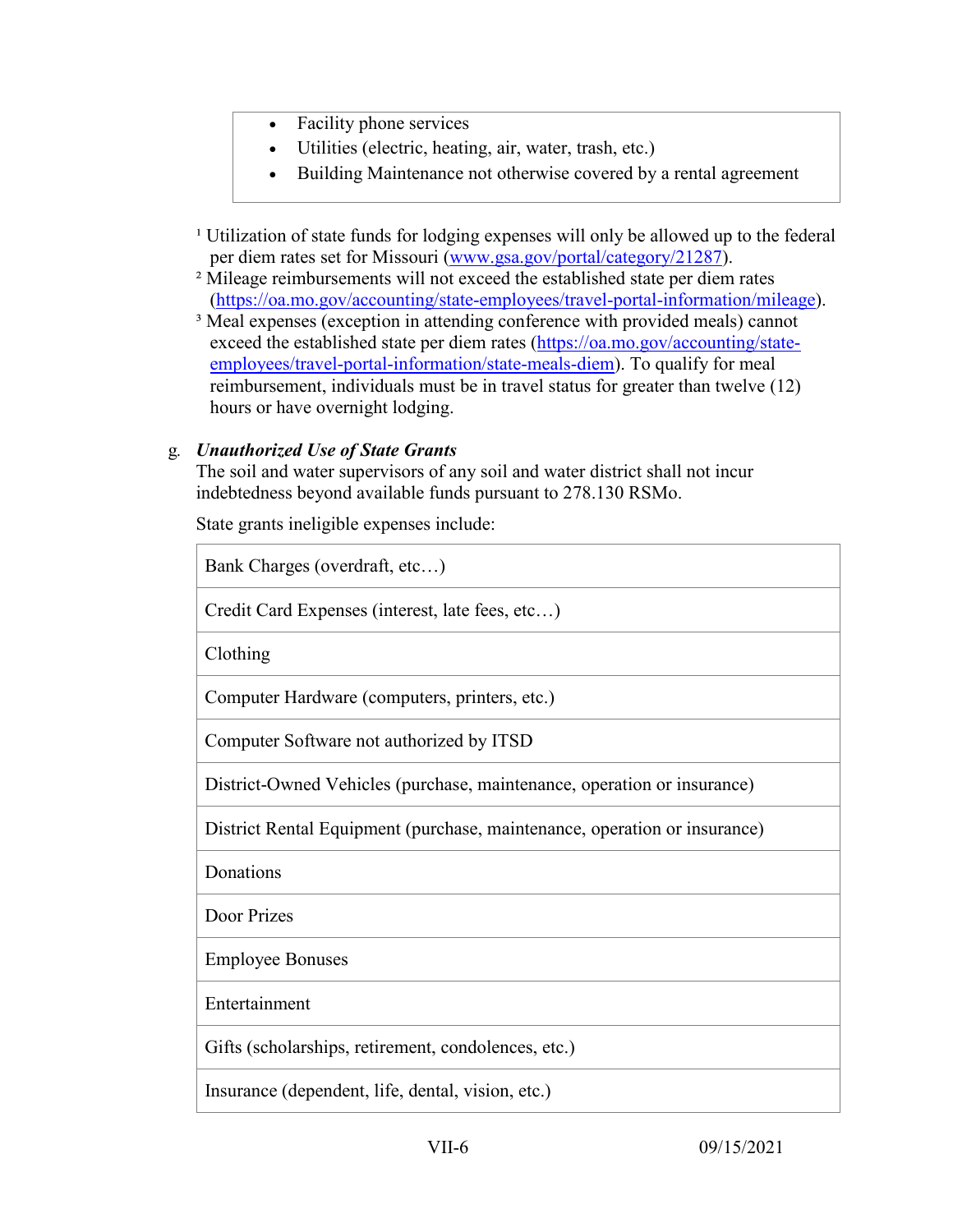Items for Resale

Lobbying Activities

Missouri Soil and Water Conservation District Employees Association (MSWCDEA) (dues, time and/or travel )

Petty Cash

Promotional Items

State Sales Tax

Direct Payments to Landowners

Website Expenses

Note: A request must be made to the program office to use state funds to match funds available through other sources such as Regional Conservation Partnership Program (RCPP), Conservation Innovation Grants (CIG), etc.

### 3. **Quarterly Report Process**

a. Tracking SWCD Income and Expenses

The financial tracking system in MOSWIMS must be used to track all state and local income and expenses. Instructions for entering information in the financial tracking system can be found on the SWCD intranet site.

b. Quarterly Report Deadlines

Audit findings have occurred in SWCDs that have not submitted their quarterly report in a timely manner. In an effort to give SWCDs further guidance on the deadlines for submitting the SWCDs quarterly report the following Quarterly Report Timeline has been developed. This timeline outlines the appropriate action that will be taken if the dates are not met.

#### 1) First Quarter Timeline

October 20<sup>th</sup> Quarterly Report Due - If your report is not received by this date a reminder email will be sent to the SWCD office.

November  $1<sup>st</sup>$  - If the report is not received by this date a letter will be sent to the board members stating that the report is late and the district's quarterly allocation may be delayed.

November 15<sup>th</sup> - SWCDs that have not submitted their report by this date will not receive their allocation until their next quarterly report is received, verified and completed.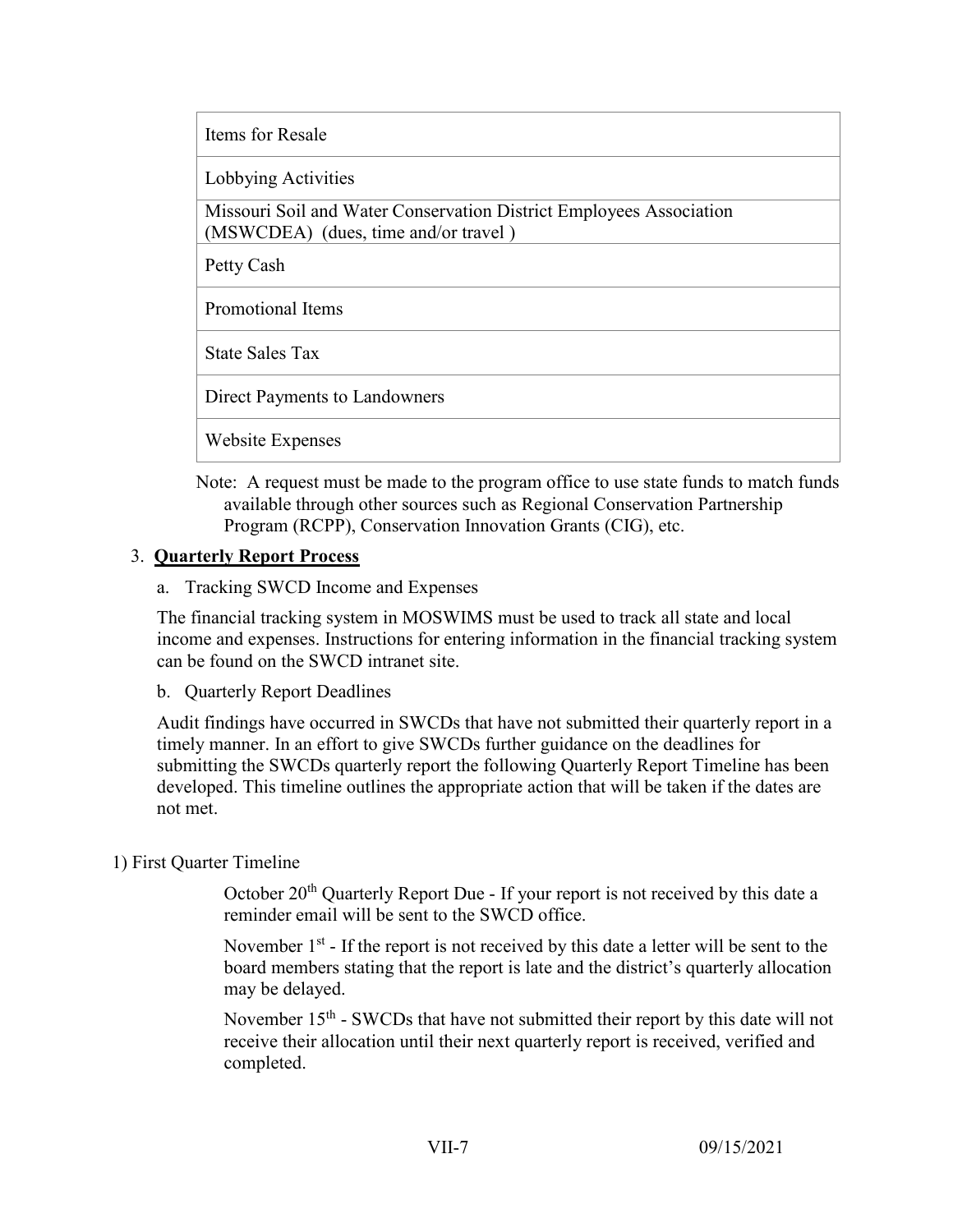December 1<sup>st</sup> - Reports must be verified and completed by this date. If not completed by this date no additional funds will be sent until the next quarterly report is received, verified and completed.

#### 2) Second Quarter Timeline

January  $20<sup>th</sup>$  Quarterly Report Due - If your report is not received by this date a reminder email will be sent to the SWCD office.

February  $1<sup>st</sup>$  - If the report is not received by this date a letter will be sent to the board members stating that the report is late and the district's quarterly allocation may be delayed.

February  $15<sup>th</sup>$  - SWCDs that have not submitted their report by this date will not receive their allocation until their next quarterly report is received, verified and completed.

March  $1<sup>st</sup>$  - Reports must be verified and completed by this date. If not completed by this date no additional funds will be sent until the next quarterly report is received, verified and completed.

#### 3) Third Quarter Timeline

April 20<sup>th</sup> Quarterly Report Due - If your report is not received by this date a reminder email will be sent to the SWCD office.

May  $1<sup>st</sup>$  - If the report is not received by this date a letter will be sent to the board members stating that the report is late and the district's quarterly allocation may be delayed.

May  $15<sup>th</sup>$  - SWCDs that have not submitted their report by this date will not receive their allocation until their next quarterly report is received, verified and completed.

June 1<sup>st</sup> - Reports must be verified and completed by this date. If not completed by this date no additional funds will be sent until the next quarterly report is received, verified and completed.

#### 4) Fourth Quarter Timeline

July 20<sup>th</sup> Quarterly Report Due - If your report is not received by this date a reminder email will be sent to the SWCD office.

August  $1<sup>st</sup>$  - If the report is not received by this date a letter will be sent to the board members stating that the report is late and the district's quarterly allocation may be delayed.

August  $15<sup>th</sup>$  - SWCDs that have not submitted their report by this date will not receive their allocation until their next quarterly report is received, verified and completed.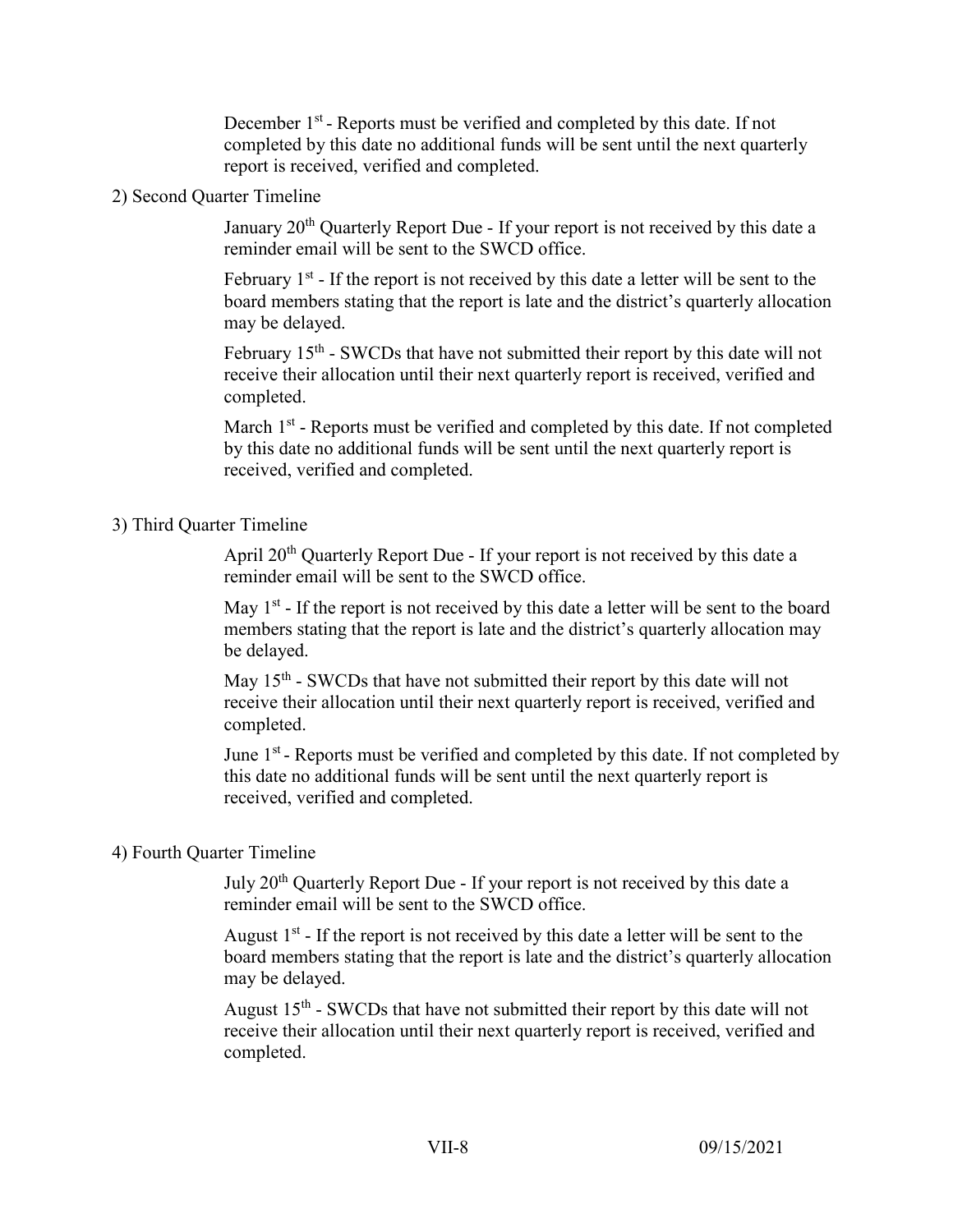September  $1<sup>st</sup>$ -Reports must be verified and completed by this date. If not completed by this date no additional funds will be sent until the next quarterly report is received, verified and completed.

## *D. SWCD Fund Deposits and Account Maintenance*

- 1. SWCD funds must be deposited in any duly incorporated state or national bank, or credit union doing business within the state in accordance with Missouri law for the deposit of public funds by a public entity. All funds received by the SWCD must be deposited directly into an applicable checking account that is FDIC insured. Bank documents should be reviewed periodically and updated as needed to ensure only authorized signers are listed and proper account restrictions are in place.
- 2. The purpose of the SWCD's financial tracking system is to reflect a record of all receipts and disbursements. Receipts, check stubs, cancelled checks and bank statements must be kept for audit review. Any expenditure of funds is to be approved by the SWCD board and must be reflected in the board meeting minutes.

SWCDs must have more than one person controlling disbursements. The following actions must be followed with regard to disbursements:

- 1. As a board, review and approve the Treasurer's Report to verify that all expenses are eligible.
- 2. Require the Treasurer to review bank statements for all SWCD asset accounts with another board member or staff on a monthly basis.
- 3. Require dual signatures on all checks.
- 4. Do not allow signing of blank checks.

# *F. Credit and Debit Cards*

## 1. **Credit Cards**

a. Credit cards are an acceptable payment method for Soil and Water Conservation Districts. SWCDs are encouraged to use the credit card vendor that currently provides credit cards to state agencies. UMB is the current credit card vendor used by state agencies. The benefit of applying for a UMB credit card is SWCD staff or board members do not have to provide personal information to obtain the credit card. If your SWCD is interested in a UMB credit card please contact the program office.

b. The SWCD must develop a credit card policy. The policy should include proper uses of the card, when supervisor permission is needed, who can use the card, where it is kept, must be paid timely/ interest is not an eligible expense from the state fund, etc…

c. The SWCD must develop a SWCD credit card user agreement or cardholder agreement that must be signed by all SWCD employees that use the SWCD credit card. The use agreement should include documentation requirements, unauthorized uses, lost or stolen card, etc....

d. With credit cards the soil and water supervisors of any soil and water district shall not incur indebtedness beyond available funds pursuant to 278.130 RSMo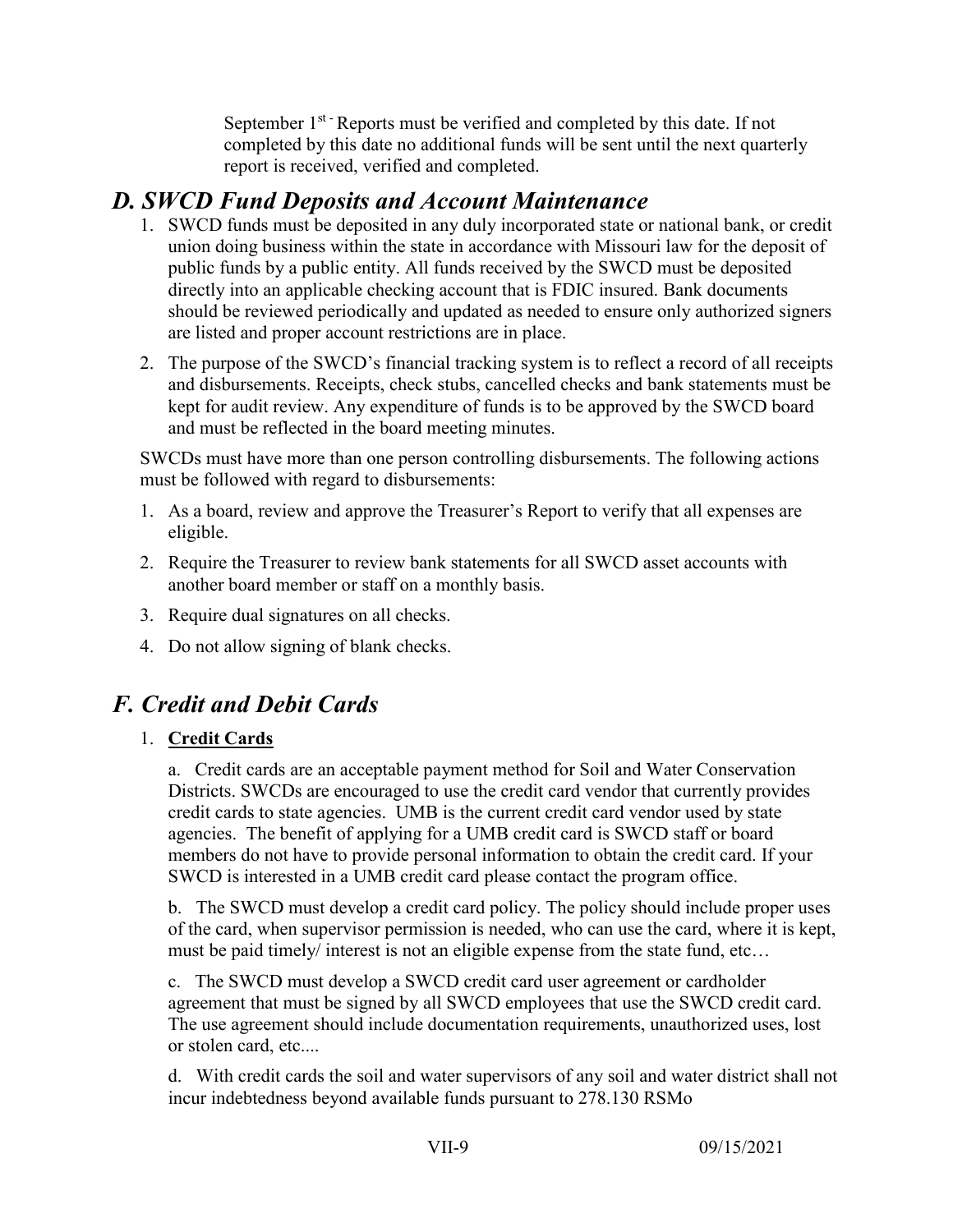## 2. **Debit Cards**

Per Soil and Water Districts Commission action, Soil and Water Conservation Districts are not allowed to use Debit Cards for conducting district business.

# *G.Financial Records to be Maintained*

SWCD supervisors are responsible for ensuring adequate financial records are maintained. At a minimum, the district's financial records must include the records outlined below.

### 1. **Cash Receipts Journal**

Maintain a pre-numbered receipt book for all income. Entries in the journal must be easily traceable to deposit slips. Enter deposit dates on the district copy of the receipts.

### 2. **Petty Cash Book**

The SWCP discourages the establishment of petty cash funds. If a district uses a petty cash fund for small purchases, a petty cash book must be used. The board must establish a petty cash amount. At all times, the cash and receipts must equal the established petty cash amount.

#### 3. **Payroll Documentation**

a. Time Sheets

The time accounting system within Missouri Soil and Water Information Management System (MoSWIMS) provides the required timesheets for SWCD employees who receive any portion of their salary from state funds. Time sheets must accurately reflect hours worked and be approved prior to payment, leave taken and leave balances and signed by the applicable employee and a board member prior to payroll being disbursed.

b. Employee Earning Records and pay stubs

The Employee Earning Record (EER) and the pay stub must be maintained for each employee to keep accurate records of employee salary, tax withholdings and other employer/employee expenses. The EER is required by the SWCP as documentation of employee/ employer expenses claimed from state funds.

### 4. **Receipts and Other Documentation**

Receipts must be requested and kept for all expenditures made by the SWCD. If the SWCD encounters a situation where a receipt is not readily available, the SWCD must create documentation and have the payee sign to document the nature of work and amount received.

Supervisors are also required to review all invoices against the district. This is carried out in conjunction with review of the Treasurer's Report. Invoices can usually be presented at each monthly meeting. It is the responsibility of the supervisors to see that each invoice is:

- a. Proper and legal charge against the SWCD.
- b. Accurate.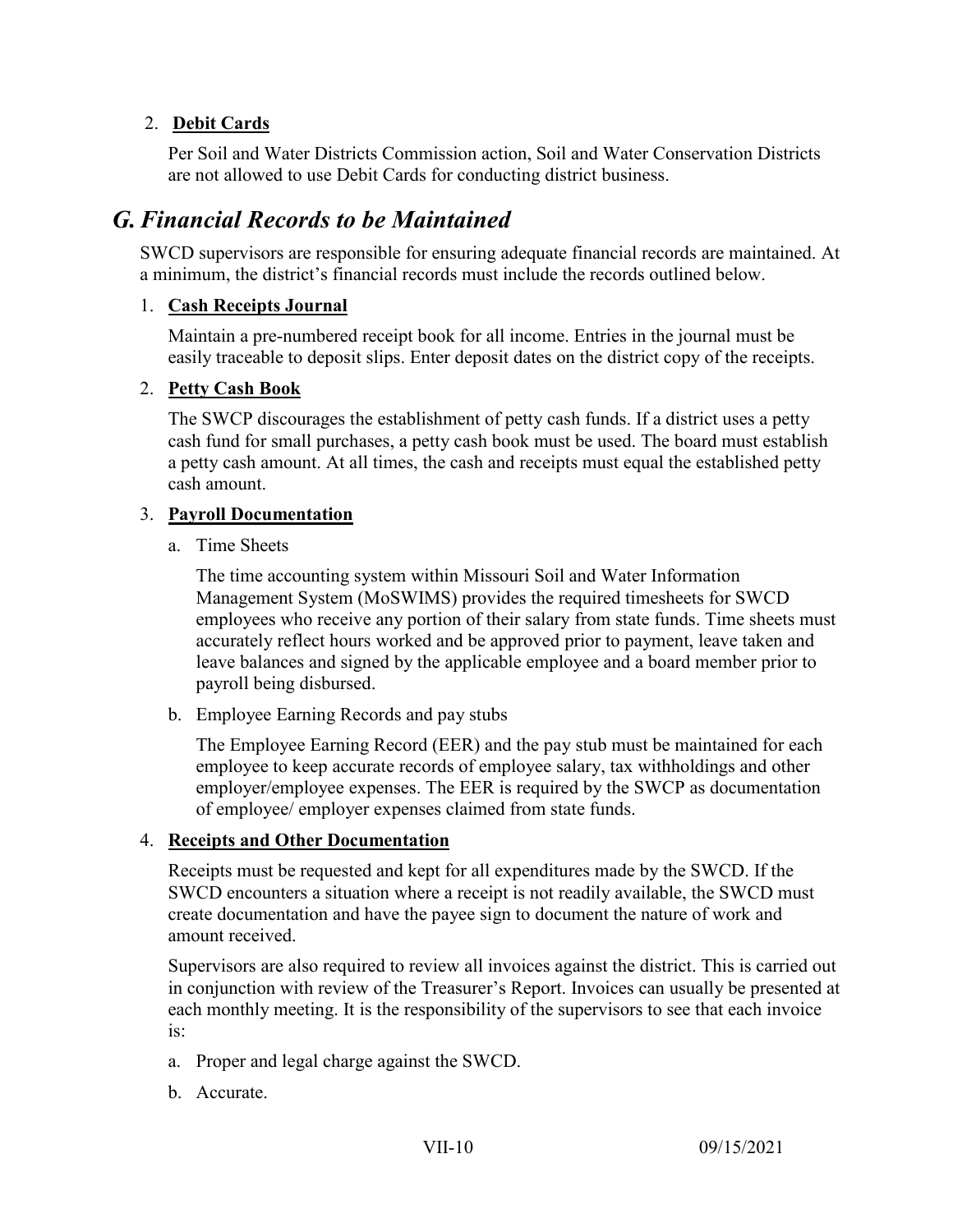c. Timely paid, with expenses paid in the same fiscal year they are incurred.

## 5**. Treasurer's Report**

SWCDs must include a review of the Treasurer's Report of all asset accounts (CDs, money market account, etc.) at each board meeting. The Treasurer's Report assists SWCD supervisors in their responsibility to ensure the district's financial integrity. The SWCD board must verify that the Treasurer's Report from the financial tracking system agrees with the bank reconciliation and the check book register.

### 6**. Annual Financial Report**

To ensure the integrity of public funding, each district must maintain an Annual Financial Report. The report must include all income and expenses for the fiscal year as well as all asset accounts. Both state and local funds must be included in this report. The Annual Financial Report is available through the financial tracking system

### 7. **Annual Inventory Report**

Each SWCD shall maintain an Annual Inventory Report which is available upon request. The SWCDs should remain cognizant of inventory on hand and use whatever is necessary to ensure due diligence in relation to inventory as there is an increased risk of lost, stolen or misreported assets when a physical inventory is not conducted.

# *H. Annual Audit Requirements*

An audit is a safeguard for the supervisors to indicate whether SWCD funds are being properly handled and in accordance with surety bond requirements The annual audit requirement will be fulfilled by contract audits completed through the Department of Natural Resources Internal Audit Program. Contract audits will follow the "District Audit Plan" (refer to the Appendix) provided by the SWCP. In preparation for an upcoming audit, SWCDs are advised to review the prior audit report to ensure the SWCD has corrected previously identified findings.

## *I. SWCD Budgets*

Budgets are valuable tools; SWCDs should develop an annual budget. When usd properly, budgets can ensure:

- 1. Wise and efficient payment of ordinary expenses
- 2. Planning for desired programs
- 3. Planning for future needed purchases

## *J. Financial Investments*

### 1. **General Information**

The decision to make any investment must be recorded in the minutes of the board meeting and include consideration of the safety, liquidity and return of public funds. When the investment matures or is sold, any income must be entered in the Annual Financial Statement. In addition, when funds are transferred from a savings account to a checking account, a deposit slip or some record of the transfer must be maintained as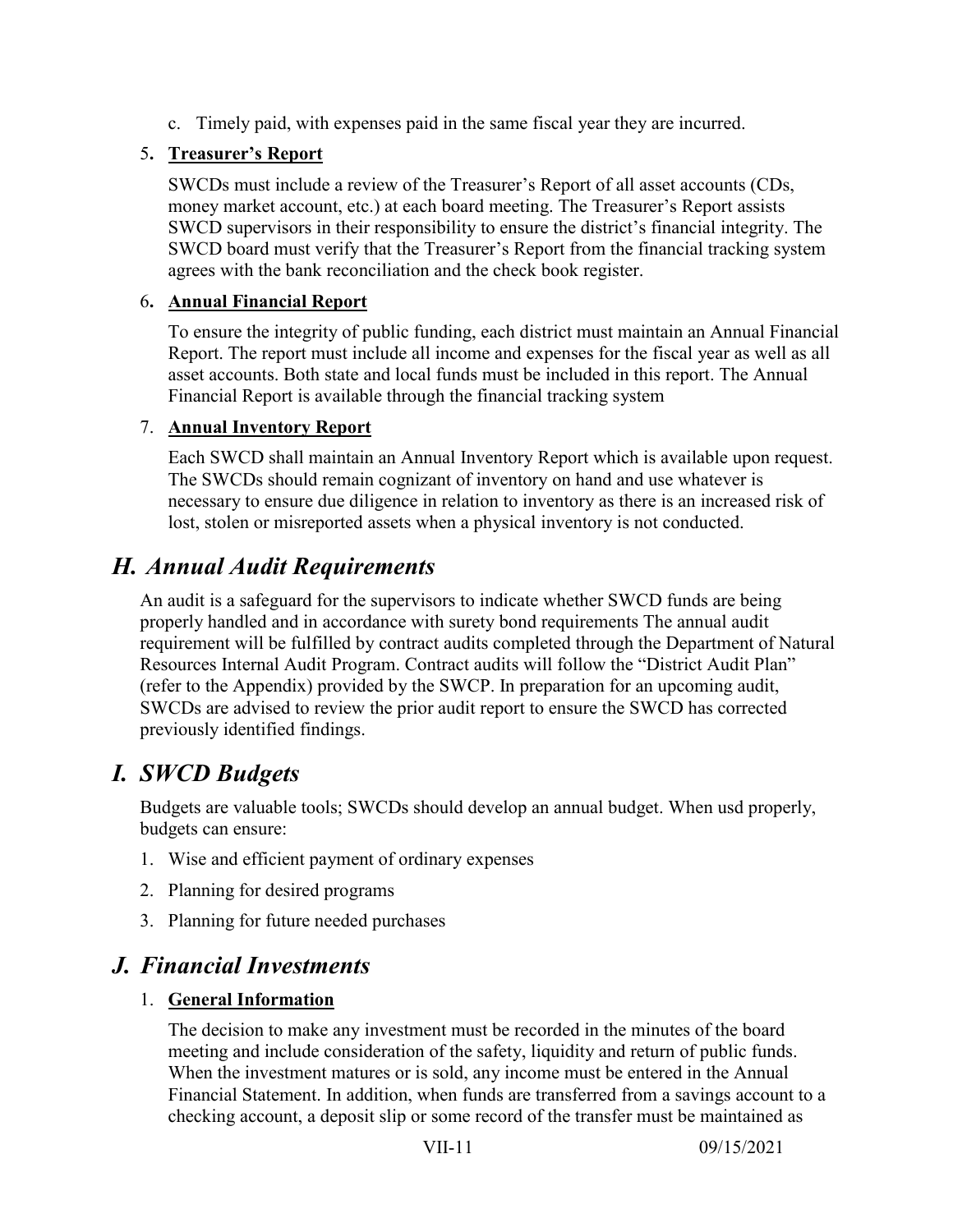appropriate documentation for auditing purposes. SWCDs should only invest in interestbearing accounts. A district may invest more stringently than required by Missouri law, but not less, and the Missouri Constitution Article VI, Section 23 prohibits political subdivisions from owning corporate stock. High-risk investments (i.e., stock market) are not appropriate.

## 2. **Maintaining a Reserve**

Although SWCDs are not encouraged to accrue a large reserve of funds, they are encouraged to maintain a reserve to prepare for unforeseen emergencies. The size of such a reserve is up to the discretion of the SWCD board. As sub-units of local government, SWCDs are not required to expend all locally earned funds within a given fiscal year (unless such stipulations are placed on the funds by the grantee).

# *K. Surety Bonding*

The Soil and Water Districts Law requires surety bonding. "The board of soil and water supervisors shall provide for the execution of surety bonds for all officers and employees who shall be entrusted with funds or property" (RSMO 278.110).

## 1. **Surety Bond Definition**

A surety bond is a specific type of insurance policy. For an annual premium, the insurer pledges to replace money taken without proper authorization from the insured entity (the SWCD). For example, if funds were stolen, the bonding company makes payment in the amount taken (after investigation) to the SWCD. The company could, and likely would, seek to recover its money from the party(s) listed in the surety bond policy. Surety bonding gives financial protection to the SWCD against loss caused by actions of those persons bonded. Surety bonding does not protect those persons who are bonded from prosecution.

### 2. **Surety Bond Provider**

The board is legally responsible for obtaining the required surety bonds. However, the legal language does not preclude other parties from supplying this bond. At this time, the Commission furnishes a blanket surety bond, which covers all SWCD supervisors and employees.

### 3. **Surety Bond Coverage**

- a. The Commission's surety bond policy protects each district from loss of funds for which the official Treasurer is held responsible. Effective April 1, 1996, the surety bond policy will provide coverage for all SWCD supervisors and employees at no cost to the SWCD. The amount of coverage is \$250,000 per claim. To be eligible for this coverage, your district must meet two internal control requirements, as stated by the bonding company. The two requirements are:
	- 1) Each SWCD must require two signatures on all district checks, and;
	- 2) Bank statements must be reconciled by someone other than those who sign checks and/or make bank deposits.